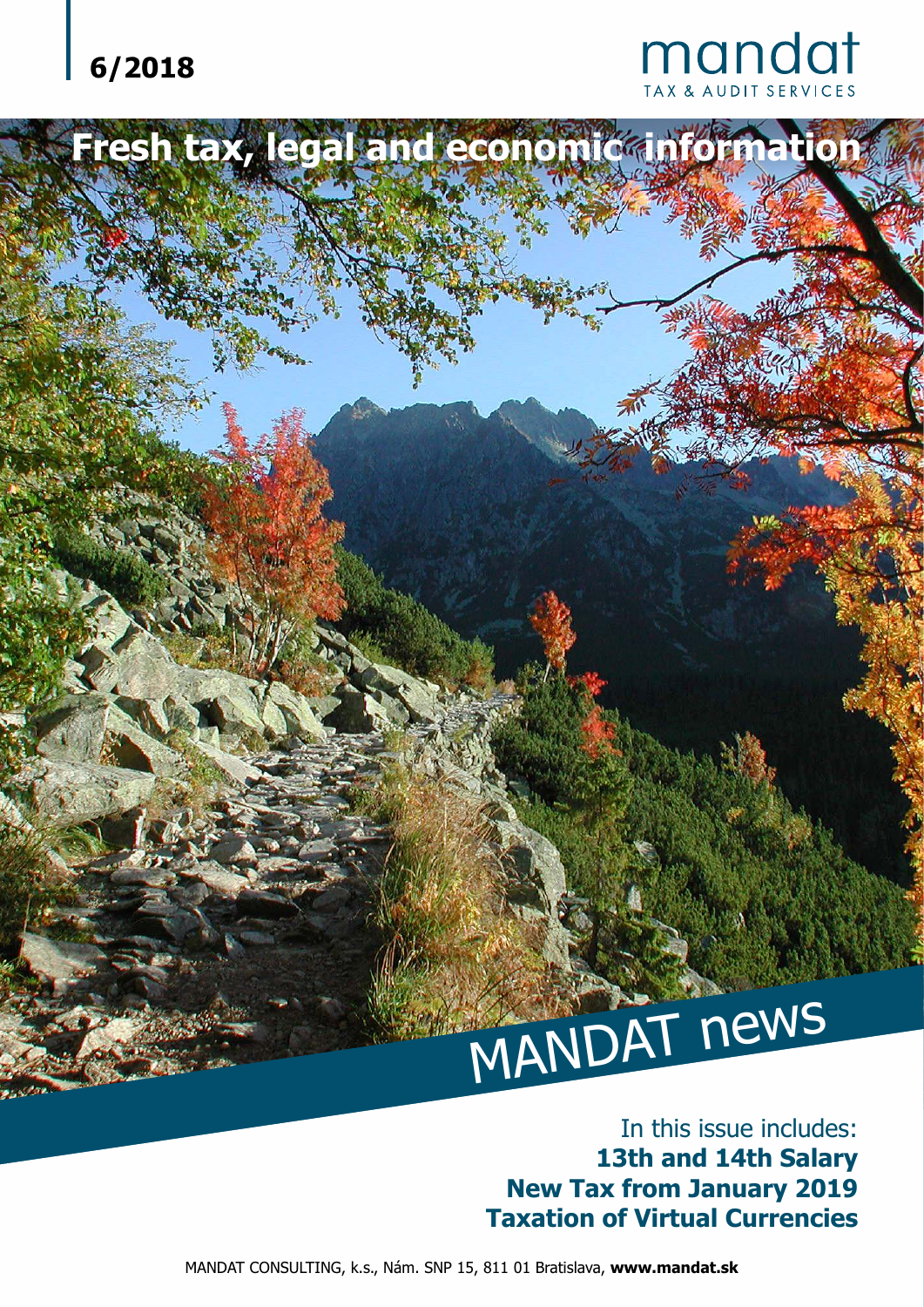## mandat **TAX & AUDIT SERVICES**

## **13TH AND 14TH SALARY**

In this issue of Mandat news, we would like to draw your attention to the amendment to Act No. 595/2003 Coll. on Income Tax. Among other things, it introduces the 13th and 14th salary. An employer is entitled to pay them on the occasion of summer vacation season together with June salary, or on the occasion of the Christmas holiday season together with December salary.

Provision of such payments in the form of the 13th and 14th salary is voluntary, there is no legal entitlement to it. If the statutory conditions are cumulatively fulfilled, payments provided in the form of these additional salaries are gradually subject to tax and fees of up to EUR 500.

The law sets out conditions for tax exemption of these benefits in terms of minimum amount and duration of the employment relationship. The 13th and 14th salary must be at least in the amount of the average monthly earnings of the employee and the duration of the employment relationship must not be less than 24 months (13th salary) and 48 months (14th salary). It is important to state that the 14th salary can be paid to the employee only if he/she was paid the 13th salary in June.

Authors of these amendments did not forget employees in state administration and public service, and therefore these changes apply to them as well.



e-mail: **marian.vojtek@mandat.sk** Tel.: +421 2 571042-22 Marian Vojtek

П

п

## **EXTENSION OF TAX DEDUCTIBILITY OF**

#### **DUAL EDUCATION EXPENSES**

The amendment to the Act on Vocational Education and Training aims at increasing the motivation of entrepreneurs to participate in this educational system and/or to reduce the respective administrative burden. Furthermore, this amendment introduces several new features, such as the possibility to undergo practical education at the workplace of another employer and/or clarification of provisions of the education contract.

This amendment also indirectly amends the Income Tax Act. The definition of tax expense in relation to practical education has been clarified. Taxdeductible expenses introduced in the amended act include e.g. corporate scholarships or remuneration for the pupil's work up to 100 % of the minimum hourly wage.

Sections on tax deductibility of depreciation have been refined too. Depreciation of assets used to provide practical education to pupils will be also considered as a tax-deductible expense.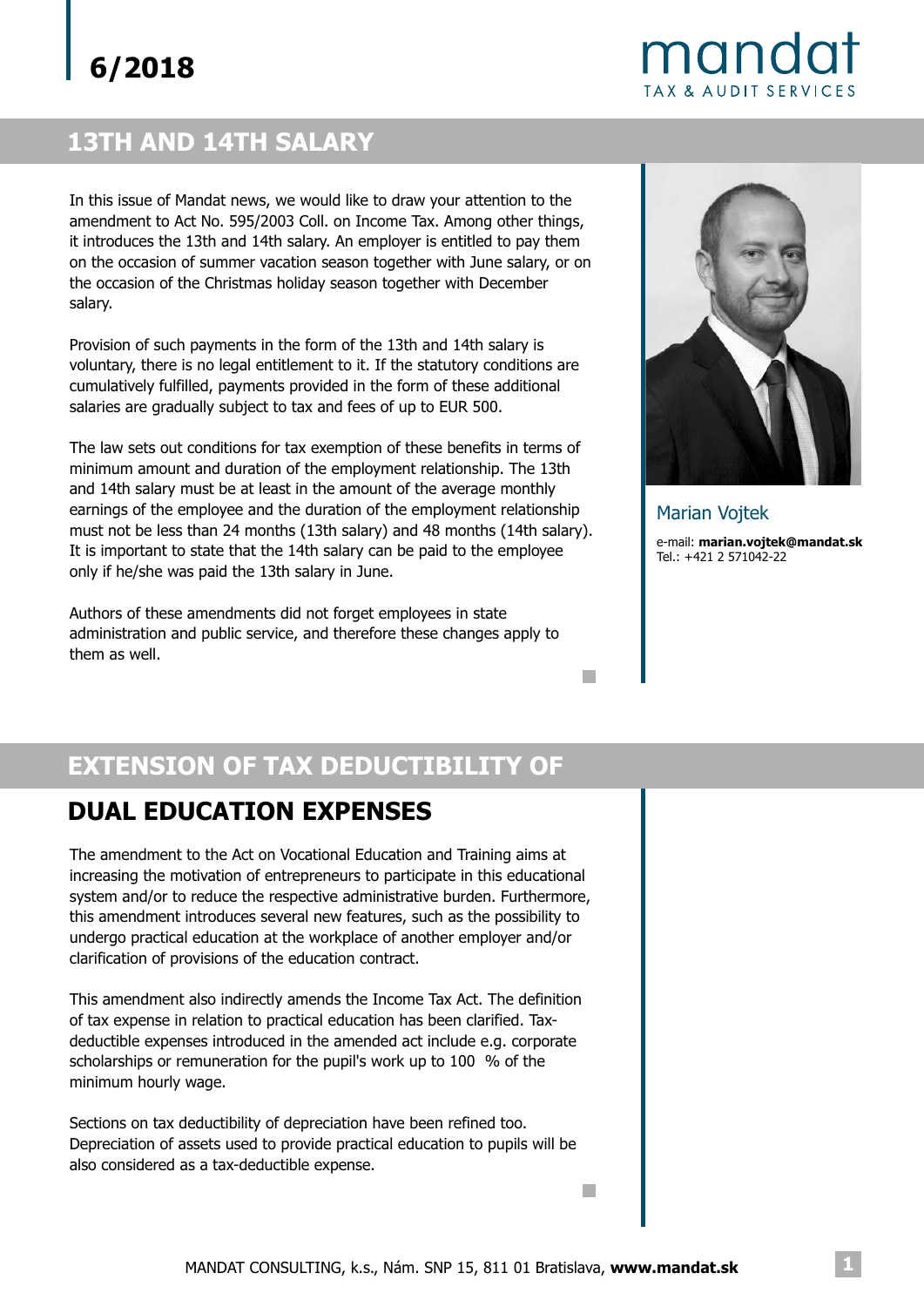## mandat **TAX & AUDIT SERVICES**

## **NEW TAX FROM JANUARY 2019**

Starting from January next year, a new indirect tax will be introduced in Slovakia, namely the non-life insurance tax. The new tax will be applicable to all types of non-life insurance, except for compulsory insurance of motor vehicles. The tax will cover insurance risks that are located in the Slovak Republic only.

The new insurance tax will replace the insurance premium fee paid since the beginning of 2017, which covered only insurance contracts concluded after 2017. The new insurance tax will be applied retroactively and therefore nonlife insurance contracts concluded before 2017 will be also subject to it. The tax rate remains unchanged, i.e. 8 %.



 $\overline{\phantom{a}}$ 

п

 $\overline{\phantom{a}}$ 

e-mail: **roman.ferjanc@mandat.sk** Tel.: +421 2 571042-12 Roman Ferjanc

## **TAXATION OF VIRTUAL CURRENCIES**

Virtual currencies (crypto-currencies) experienced a great boom in the past, to which the Slovak Republic now responds by introducing their taxation. The amended provisions of the Income Tax Act will be first used when submitting a tax return after 30 September 2018. Together with the amendment to the Income Tax Act, accounting procedures were also amended. The new accounting method applicable to virtual currencies will be used for the preparation of financial statements for the accounting period ending on 1 October 2018 or later.

Taxation concerns entrepreneurs, non-entrepreneurs as well as non-profit organizations. The state transferred the burden of taxation to the moment of realization, i.e. sale and/or exchange of a virtual currency, whether for other virtual currency, other assets or for the provision of any service.

Amended accounting procedures classify virtual currencies as short-term financial assets intended for trading.

## **NOT TO BE MISSED**

#### **Important dates**

Overview of important dates in the October-December 2018 can be found on our website:**http://www.mandat.sk**